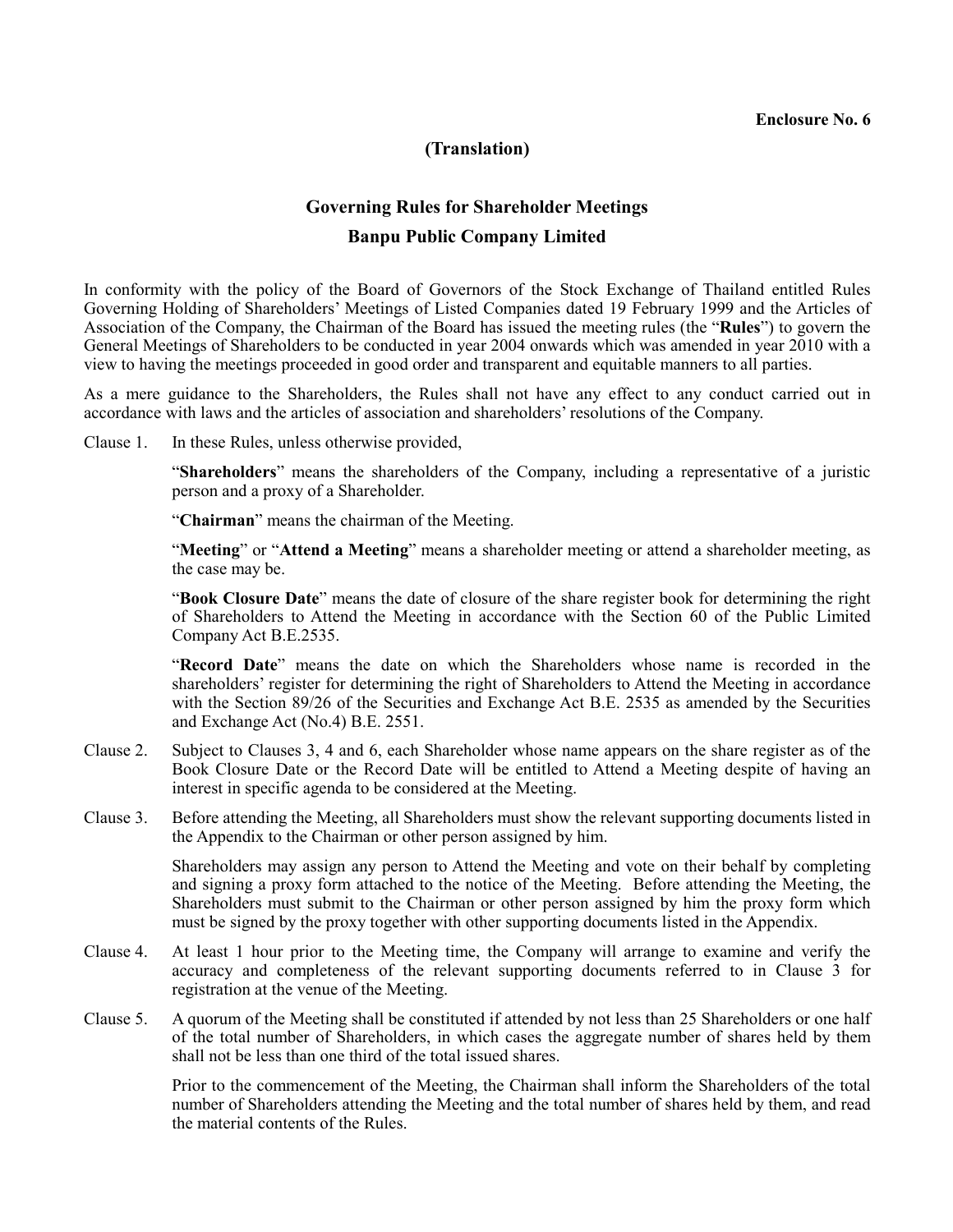Clause 6. With respect to voting at the Meeting, one share shall have one vote. Shareholders having special interest in any agenda will not be entitled to cast their vote except for the appointment of directors.

> Before casting votes, if the Board of Directors is aware of such special interest, the Chairman must inform the Meeting of the name of the Shareholder having special interest (if any) and the number of shares held by him/her and request that he/she abstain from voting in the respective agenda.

> Paragraph 2 of this Clause 6 shall apply *mutatis mutandis* to the Shareholder considered to have special interest in the respective agenda by virtue of the rules and regulations of the Stock Exchange of Thailand.

Clause 7. Unless otherwise provided by laws or the Articles of Association of the Company, resolutions of Meetings shall be passed if adopted by the majority votes of Shareholders attending the Meetings and entitled to vote.

> Before the voting, the Chairman must inform the Meeting when, under the laws or the Articles of Association of the Company, an adoption of respective resolutions requires more than the majority votes of Shareholders attending the Meeting and entitled to vote.

> Paragraph 2 of this Clause 7 shall apply *mutatis mutandis* to the resolutions requiring specific number of votes under the rules and regulations of the Stock Exchange of Thailand.

Clause 8. As regards voting at the Meeting, the Chairman shall inform the Meeting that the voting shall be made openly unless five Shareholders or more request that the voting shall be cast by secret ballot, in which case the Chairman shall arrange the voting to be cast in the voting card prescribed by the Company.

> As regards voting by secret ballot, each Shareholder shall be entitled to receive a voting card. Before the voting, the Chairman shall explain to the Meeting the procedure and method of casting votes. After the Shareholders have cast their votes, the Chairman or other person assigned by him shall collect voting cards, count the votes and announce the scores of the votes by specifying the number of votes which are in favor, against or abstained. If certain voting cards are void, the Chairman must inform the Meeting accordingly.

Clause 9. In case there is any conflict or difficulty arising in connection with the conduct under Clauses 3 and 4 of these Rules, the Chairman shall be empowered to make decision thereof. In forming his decision, the Chairman shall take into account the good faith of concerned persons and tradition of Meetings in so far as they do not conflict with applicable laws and the article of association of the Company.

The Chairman may assign other person to exercise his power under this Clause.

Clause 10. The Chairman is empowered to control the Meeting for the purpose of conducting the Meetings in order and ensuring equitable treatment to Shareholders.

These Rules will be applicable to the General Meetings of Shareholders to be conducted in year 2004 which was amended in year 2010 and may subsequently be amended or modified in accordance with the change in circumstance or in order to maximize the benefit to the operation of the Company.

> - Signature - (Mr. Krirk-Krai Jirapaet ) Chairman of the Board 24 February 2010